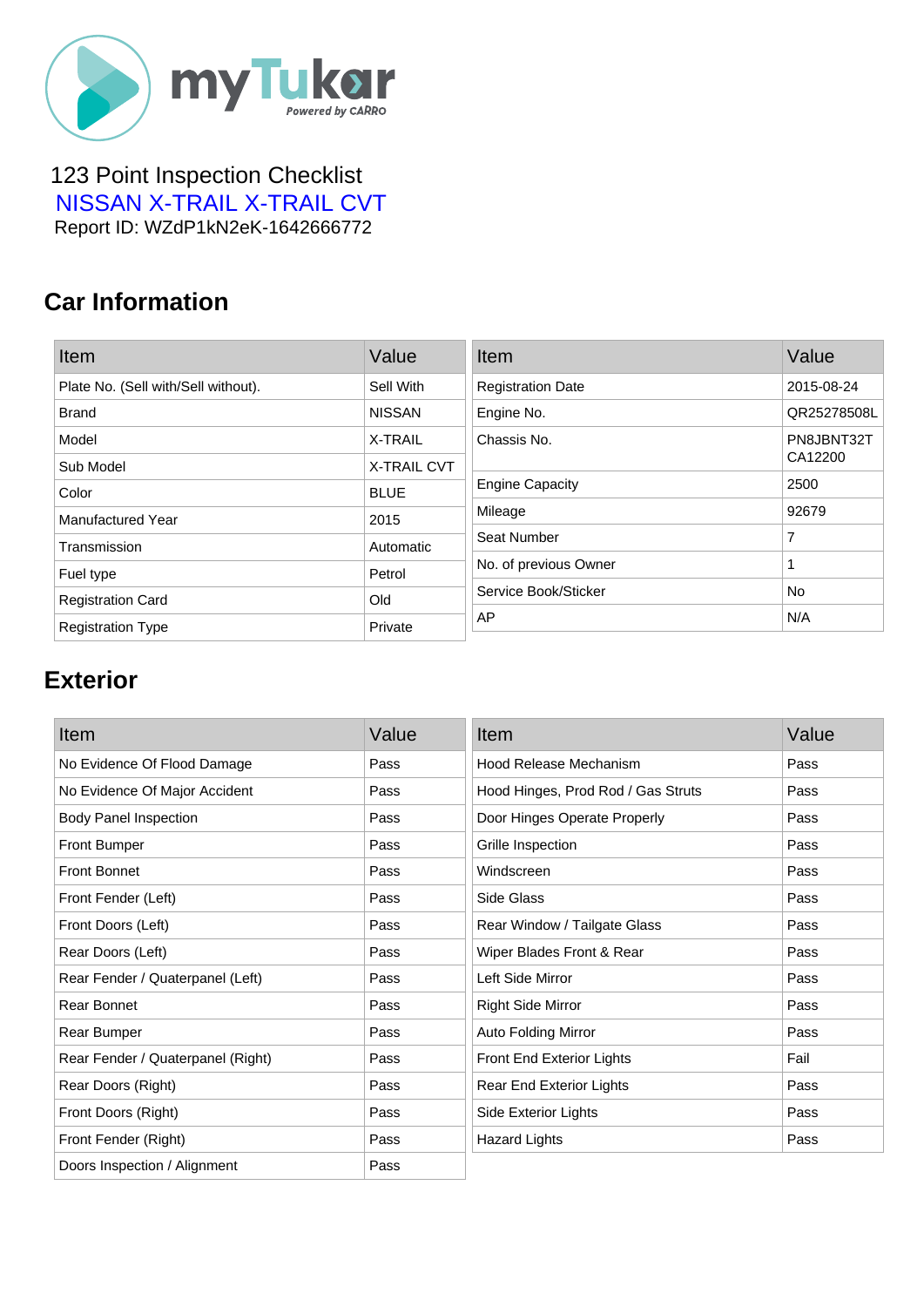# **Interior**

| Item                                 | Value | Item                                         | Value |
|--------------------------------------|-------|----------------------------------------------|-------|
| Airbags                              | 4     | Sun Visors, Vanity Mirror & Light            | Pass  |
| Safety Belts                         | Pass  | Dashboard                                    | Pass  |
| Radio / Cassette / Cd/Dvd Player     | Pass  | Dashboard Drawer                             | Pass  |
| Antenna                              | Pass  | <b>Interior Carpet</b>                       | Pass  |
| Alarm / Theft Deterrent System       | Pass  | <b>Floor Mats</b>                            | Pass  |
| <b>Speakers</b>                      | Pass  | Door Trim & Door Panels                      | Pass  |
| Reverse Camera                       | Pass  | Headlining                                   | Pass  |
| Air Conditioning System              | Pass  | <b>Front Seat</b>                            | Pass  |
| Air Conditioning Switch Panel        | Pass  | <b>Rear Seat</b>                             | Pass  |
| Center Armrest / Console             | Pass  | Seat & Head Restraint Adjustment             | Pass  |
| <b>Front Aircon Vents</b>            | Pass  | <b>Folding Seats</b>                         | Pass  |
| <b>Rear Aircon Vents</b>             | Pass  | <b>Heated Seats</b>                          | N/A   |
| Clock                                | Pass  | <b>Cooled Seats</b>                          | N/A   |
| Tilt / Telescopic Steering Wheel     | Pass  | Sunroof / Moonroof                           | N/A   |
| <b>Steering Wheel Controls</b>       | Pass  | Convertible Top                              | N/A   |
| <b>Steering Wheel Condition</b>      | Pass  | Door Handles                                 | Pass  |
| Horn                                 | Pass  | Push Start Button System                     | Pass  |
| Indicator Light                      | Pass  | <b>Central Locking System</b>                | Pass  |
| <b>Warning Light</b>                 | Pass  | <b>Power Window Controls</b>                 | Pass  |
| <b>Tripmeter And Odometer</b>        | Pass  | <b>Remote Boot Release</b>                   | N/A   |
| Windscreen Wipers Switch             | Pass  | Fuel Cap Release                             | Pass  |
| Rear Window Wiper Switch             | Pass  | Luggage Compartment Trim & Cargo Net         | Pass  |
| <b>Paddle Shifters</b>               | N/A   | Luggage Compartment Light                    | Pass  |
| Interior Courtesy, Dome & Map Lights | Pass  | Luggage Board                                | Pass  |
| <b>Outside Rear View Mirrors</b>     | N/A   | Parcel Shelf / Speaker Board / Tonneau Cover | Pass  |
| Ashtrays                             | Pass  | Jack & Tool Kit                              | Pass  |
| Gear Knob                            | Pass  | Spare Tyre                                   | Pass  |
| Handbrake / Footbrake Lever          | Pass  |                                              |       |

# **Underbody**

| Item                  | Value | Item                             | Value |
|-----------------------|-------|----------------------------------|-------|
| <b>Exhaust System</b> | Pass  | Wheel Covers & Center Caps       | Pass  |
| 4X4 Operation         | Pass  | Rack And Pinion, Linkage & Boots | Pass  |
| Front Tyre (Left)     | Pass  | Control Arms & Ball Joints       | Pass  |
| Rear Tyre (Left)      | Pass  | Tie Rods & Idler Arm             | Pass  |
| Front Tyre (Right)    | Pass  | Sway Bars, Links & Bushings      | Pass  |
| Rear Tyre (Right)     | Pass  | Wheel Alignment                  | Pass  |
| <b>Rims</b>           | Pass  |                                  |       |